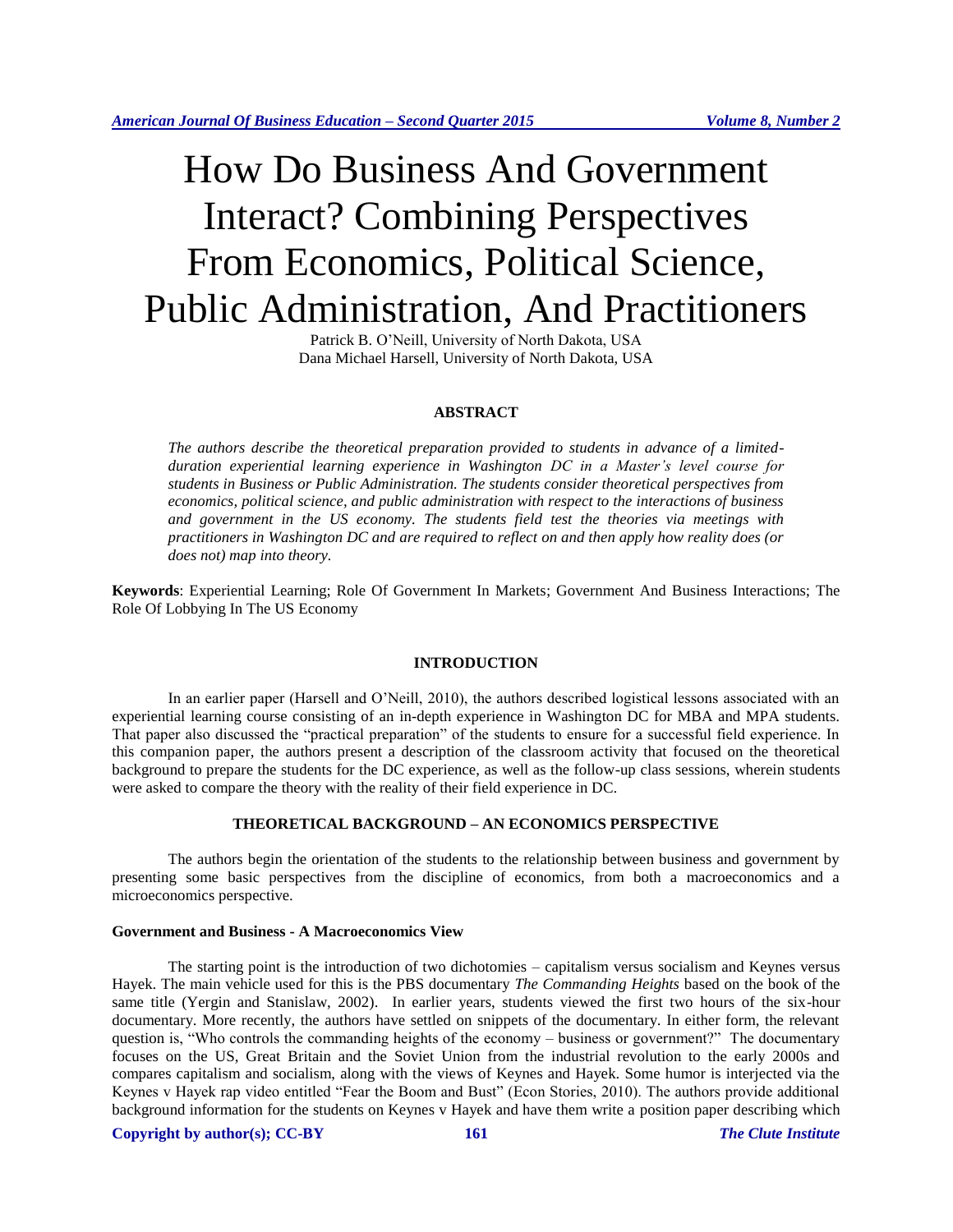## *American Journal Of Business Education – Second Quarter 2015 Volume 8, Number 2*

economist's views most resonates with their own. (The course handout containing the list of additional sources is in the Appendix to this paper.) This is discussed in class and leads to lively debates.

#### **Government and Business - A Microeconomics View**

A microeconomics presentation of government and business takes two forms: (1) the role of government in markets and (2) how government impacts the decisions of individual firms.

#### *Markets*

The class explores the role of markets in economies – over time and place – using the book *Reinventing the Bazaar* (McMillan, 2002) as the main vehicle for facilitating discussion. McMillan (pp ix-x) lists five elements needed for workable markets:

- 1. Information flows smoothly
- 2. Property rights are protected
- 3. People can be trusted to live up to their promises
- 4. Side effects on third parties are curtailed
- 5. Competition is fostered

These five elements form the basis for moving students toward the possibility of viewing government and business as *partners*, rather than as *adversaries*, in a functioning economy, as the role of government in providing/securing these elements is discussed.

#### *Firms – Equations*

The final segment of the standard economics discussion involves a brief treatment of the standard microeconomic theory of the firm. This theory considers firms to have a single goal of profit maximization that can be expressed via the following equation:

$$
\begin{aligned} \text{Max } \Pi (Q) &= R(Q) - C(Q) \\ Q &> 0 \end{aligned} \tag{1}
$$

where  $\Pi$  is profit, R is revenue, C is cost, and Q is output.

First order conditions from this optimization problem yield the familiar economic result:

 $R'(Q) - C'(Q) = 0$  $R'(Q) = C'(Q)$  or  $MR = MC$ 

That is, the firm will maximize profit by choosing its level of output where marginal revenue equals marginal cost.

The authors next propose an alternative view (derived from the dozen years of teaching the course) which requires the students to re-orient their thinking and consider government as a strategic partner. The idea is that the firms should consider spending resources (via lobbying, et al.) to influence the market mechanisms in their industry. Examples of successful influence include subsidies for wind power generation, prevention of restrictions on the sale of large size non-alcoholic beverages in New York, etc. In terms of the formal presentation, this changes the objective function by adding government as a second decision variable:

 $\text{Max } \Pi(Q, G) = R(Q, G) - C(Q, G)$  (2)  $Q, G > 0$ 

where  $\Pi$  is profit, R is revenue, C is cost, Q is output, and G is expenditures on government influence activities.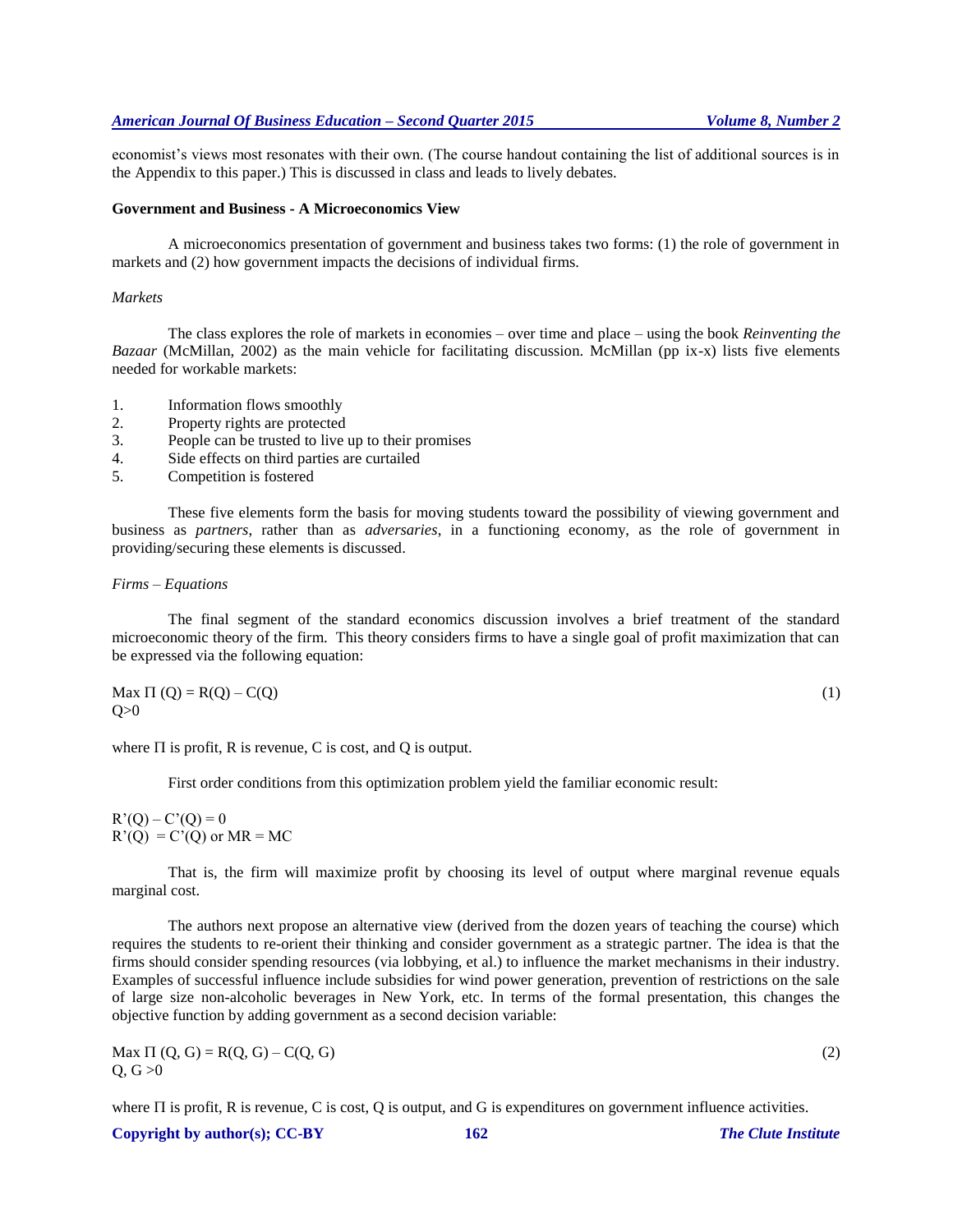First order conditions yield the following result:

$$
R'(Q) - C'(Q) = 0
$$
  
\n
$$
R'(Q) = C'(Q)
$$
  
\n
$$
R'(G) - C'(G) = 0
$$
  
\n
$$
R'(G) = C'(G)
$$

That is, pick both Q and G where the marginal revenue from either choice variable equals the marginal cost of that choice variable.

#### *Firms – Diagrams*

A less formal way to present these two views is via simple diagrams. In the standard microeconomic theory perspective [equation (1) above], government is typically characterized as a constraint on the firm's ability to generate a profit. Examples include such factors as carbon emission reduction expenses for electric utilities, compliance activities of banks, etc., as illustrated in Figure 1.



**Figure 1:** Standard Theory View- Profit With And Without Government As A Constraint On Firm Choice

Without government activity, the firm produces  $Q^*$  and earns maximum profit of  $\Pi^*$ . With government activity, the firm produces either  $Q_1$  or  $Q_2$  and earns  $\Pi$  <  $\Pi^*$ .

Turning to the proposed alternative perspective [equation (2) above], this can be illustrated as an attempt by the firm to change the profit function so as to generate additional profit for the same output produced. This is illustrated in Figure 2.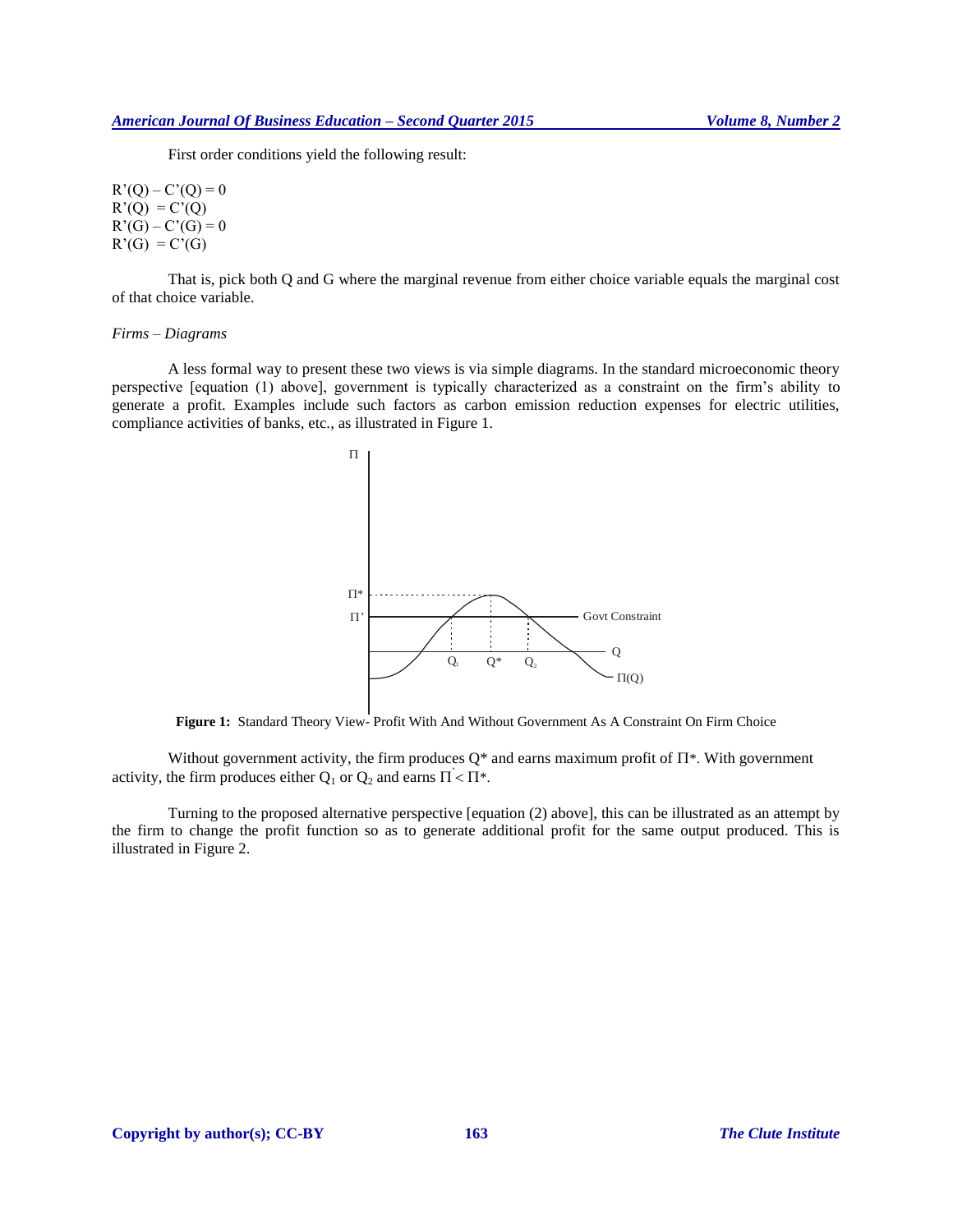

**Figure 2:** Alternative View - Profit With And Without Government As A Strategic Choice Variable

Here, the firm produces  $Q^*$  as in the non-constrained (no government activity) case as in Figure 1, but earns more profit:  $\Pi > \Pi^*$ .

The above diagrams provide an illustration of the perspective on the relationship between business and government that the authors want students to take away from the course. The authors want students to realize that by viewing government as a strategic variable, business has the opportunity to reshape its profit function (Figure 2) and thus actually increase overall profit, rather than view government as an adversary which restricts profit (Figure 1). To foster this alternative view, the students are provided background material related to the nature of influencing government, in theory, as well as how that influence is exhibited during the field experience in DC. Both topics are presented next.

#### **Theoretical Background – A Political Science Perspective**

The students are next introduced to a discussion of how individuals or groups (including businesses) in society interact with government, from the perspective of political science and public administration. A main focus of the presentation involves a discussion of the nature of lobbying as a means for interaction with the government, utilizing the book *The Interest Group Society* by Berry and Wilcox [BW] (2009).

The BW discussion begins with a conversation about how individuals begin to coalesce their support around political issues. At some point, these groups may begin to lobby government officials to address their wants or needs. The porousness of the American political system grants any interested individuals and groups a multitude of access points to influence legislation from formulation to implementation. It is worth noting that within the system of checks and balances, interested parties and individuals can seek action or redress from the legislature, the executive or the courts. Within the system of federalism, interested parties can seek change from federal, state and sub-state levels of government.

This access can be enhanced by the pluralist nature of the American political context. Pluralists hold that virtually everyone in society is represented by some organized group that acts on their behalf. The porousness of American political system provides access to interested groups and individuals, but also works to temper their influence. In Federalist #10, James Madison (1787) proposed that a large, representative form of government would ultimately serve to insulate society from the negative effects of factions (i.e., interest groups) by pitting these interests against one another and balancing them out.

Once students understand the political context that interest groups and lobbyists operate in, the discussion turns toward their activities. To this end, students learn about different kinds of lobbies and interest groups and the strategies they use to engage government in all branches and levels. The class examines the demographics and professional backgrounds of lobbyists and learns about legal restrictions on their behavior and that the profession promulgates a code of ethics for lobbyists to adhere to. In essence, interest groups, lobbyists and the act of lobbying government serve as an important link between governance and society.

**Copyright by author(s); CC-BY 164** *The Clute Institute*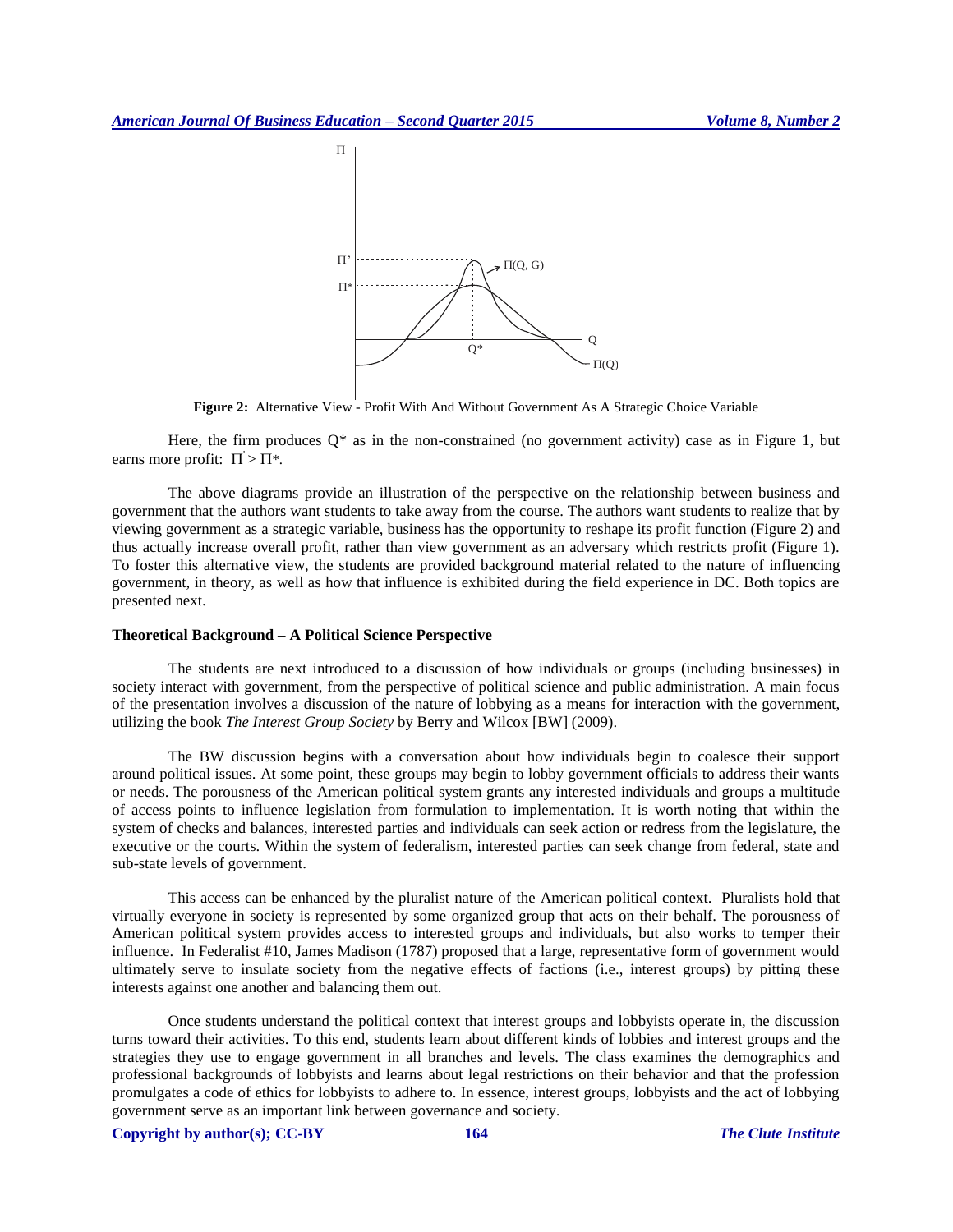#### **Toward A Synthesis – Economics Meets Political Science And A Business Strategy Is Born**

Combining the concept of lobbying with the proposition that firms need to consider government as a strategic player, the students read a management book that takes this viewpoint - *Winning the Influence Game* by Watkins, Edwards, and Thakrar [WET] (2001).

In WET, the discussion becomes business-focused and strategic. The bottom line from the book is that if a business is not actively involved in influencing government to its advantage, its competitors will be – and that will be disadvantageous. WET is filled with examples and lists of things to do (and not to do) when organizing an influence campaign. There are several important lists provided in the book, all related to advice on how to win the influence game summarized as follows:

- 1. Seven Fundamental Principles for influencing rule making culled from interviews of Washington lobbyists, Government relations professionals and government officials (WET, Chapter 1)
- 2. Fifteen tips related to the importance of building and maintaining relationships (WET, Chapter 4)
- 3. Ten Techniques for Coalition Building (WET, Chapter 6)
- 4. Five Pitfalls to Avoid When Coalition Building (WET, Chapter 6)
- 5. Seven Rules of Issue Framing (WET, Chapter 7)

The material in WET can be distilled to three key points:

- 1. Key #1 Relationships who you know and who you can connect with whom
- 2. Key #2 Shape the Agenda frame the issue so it is presented from your perspective
- 3. Key #3 Tell the truth misrepresenting information guarantees failure so don't

#### **Theory Meets Practice – Students Visit Washington DC**

In transitioning from theory to practice, students encounter (1) government and business actually working as partners, (2) the importance of lobbying, and (3) pluralism in action.

#### *Government And Business As Partners*

The public sector has historically had a significant relationship with the private sector, although this is tempered by the founding-era "cultural expectation of minimal interference" in private affairs (see Box 1999, p. 20). Although the modern era has also been marked by growing acceptance for government to promote business interests and maintain the economy, students are often surprised to learn first-hand how entwined these two sectors have become. McMillan writes that "in a well-functioning economy, the state is quietly helping to ensure that productmarket competition continues to exist and that financial markets are working properly" (2002, p. 175). Two of the agencies visited during the trip have strong interactions with private markets, the Department of Commerce and the General Services Administration (GSA).

The Commerce Department's mission emphasizes "job creation, economic growth, sustainable development and improved standards of living for all Americans by working in partnership with businesses, universities, communities and our nation's workers" (2014) and oversees a myriad of other programs that operate at the state, federal and local levels to promote business and international and domestic trade. As part of its mission to "deliver the best value in real estate, acquisition, and technology services to government and the American people" (U.S. General Services Administration [GSA], 2014), the GSA often works closely with private sector entities.

#### *The Importance Of Lobbying*

Whether businesses view government as a strategic variable to be managed (WET view) or as a partner (McMillan view), a central part of either view is the activity of lobbying. Indeed, lobbyists perform a crucial role of information dissemination. Students are often surprised to hear lessons from the texts and lectures repeated or affirmed in various ways during the discussion with Washington practitioners. For example, BW (2009) offer five

#### **Copyright by author(s); CC-BY 165** *The Clute Institute*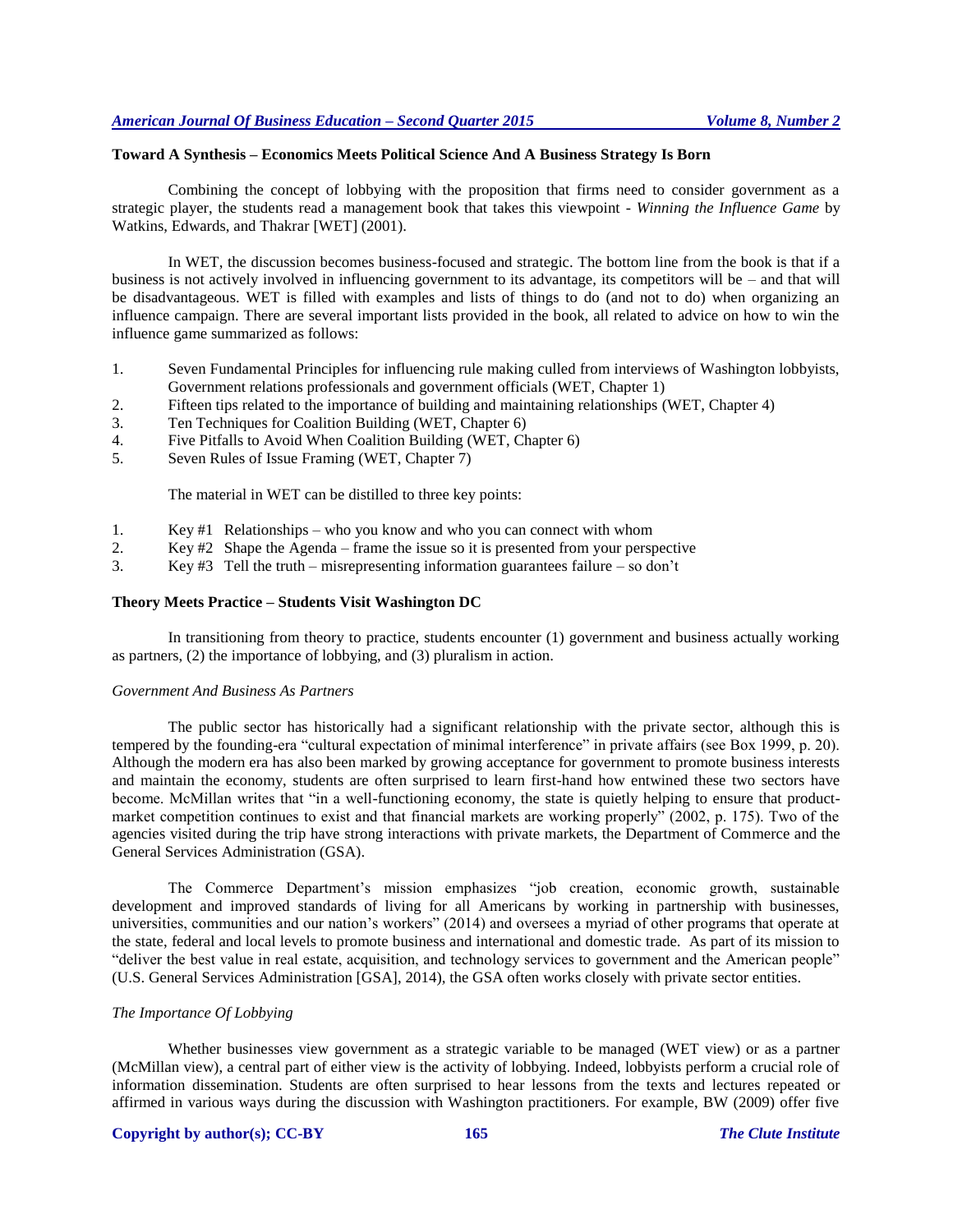"unwritten rules" that effective lobbyists follow (pp. 103-107). First, and perhaps most important, is that "credibility comes first" (p. 103). Often, lawmakers depend on lobbyists to provide data or information about legislative issues; speakers consistently reinforce that their reputation "is everything" and that misleading an elected official or their staff would mean an abrupt end to their relationship and probably their ability to conduct their business at all (Consistent with Key #3 from WET above). This ethic of trust is so engrained within the speakers that they stated they have even shared information with lawmakers or government officials that is not necessarily favorable to their own position on an issue.

Another example relates to WET (2001) wherein, as noted above, the authors present seven "rules of framing" (pp. 181-187) to demonstrate the importance of managing the perspective within which an issue is discussed. In public discourse, complex policy issues are often distilled into two or more competing frames. One of the DC speakers is fond of pointing out that success often comes to the group that crafts and presents the most resonate frame to policy makers and the public. An illustrative case concerns pharmacy ownership in the state of North Dakota. Since 1963, "North Dakota's Pharmacy Ownership Law stipulates that only pharmacies that are majority owned by a licensed pharmacist (or a group of pharmacists) may be granted permission to operate in the state" (Institute for Local Self-Reliance, 2014). This law prevents corporations (such as Wal-Mart or Target) from owning and operating pharmacies in North Dakota. In 2009, the state legislature defeated a proposal to repeal this law. The repeal campaign was "financed and led primarily by Wal-Mart and Walgreen's" (Institute for Local Self-Reliance, 2014). The pro-repeal message asserted that allowing national pharmacy chains into North Dakota would result in lower prescription prices, since the larger pharmacies could pass on savings realized from economies of scale in purchasing of medicine from suppliers. The anti-repeal message (presented in class by a student working for a local advertising agency involved in the effort) maintained that allowing corporate pharmacies to operate in North Dakota would drive many of the "mom-and-pop" pharmacies in small towns out of business and thus jeopardize the ability of residents in many ND communities to even get prescriptions, regardless of the price. The repeal effort "failed by a vote of 34-57 in the House of Representatives" (Institute for Local Self-Reliance, 2014). In a similar vein, students often hear about the importance of "managing the message" during the DC experience. Frames are ephemeral and the DC speakers (and other members of the interests or firms they represent) are well-prepared to defend their issue positions and frames with data and research. To the extent that private organizations can offer expertise or other resources to lawmakers and regulators, they can have a hand in shaping the legal and regulatory environments where they conduct business (WET, 2001).

#### *Pluralism In Action*

The concept of American pluralism is reinforced by visits to trade associations, business lobbyists, government relations staff, and federal agencies, as well as visits with lawmakers and their staff. Through these visits, students learn how a myriad of groups, interests and issues are represented. They also learn how important this representation is from both a government and business perspective. To this end, one of the DC practitioners is fond of telling a story about her incredulity when she met a lobbyist representing the Corporate Libraries of America early in her career. When the practitioner asked why libraries would need a lobbyist, she was told, "everyone needs representation in Washington." Her story further underscores a point made by WET (2001) - those who do not engage in the "influence game" may find themselves in a competitive disadvantage.

#### **Closing The Loop – Students Reflect On And Apply What They Have Experienced**

An important component of any experiential learning experience includes "closing the loop" by allowing students time to reflect on their experience, to connect these experiences to theory, and then apply what they have learned. Post trip assignments have generally taken two forms. The first form constitutes a reflective essay, where students are asked to identify examples from the texts and lectures and reflect on the extent to which these were or were not consistent with their DC trip experience. Other reflective assignments have varied but have included asking students to write a memo or letter to future students detailing their trip experience, as well as providing an outline for an "introductory book chapter" that could be used in the course. The second form of assignment asked students to apply what they learned from the class to a specific policy issue. These have manifested in oral presentations that take the form of a Congressional committee hearing, producing a "press-kit" of a specific issue and, more recently, a paper that provides an issue briefing (written from the perspectives of either a Legislative Affairs staffer in Congress

#### **Copyright by author(s); CC-BY 166** *The Clute Institute*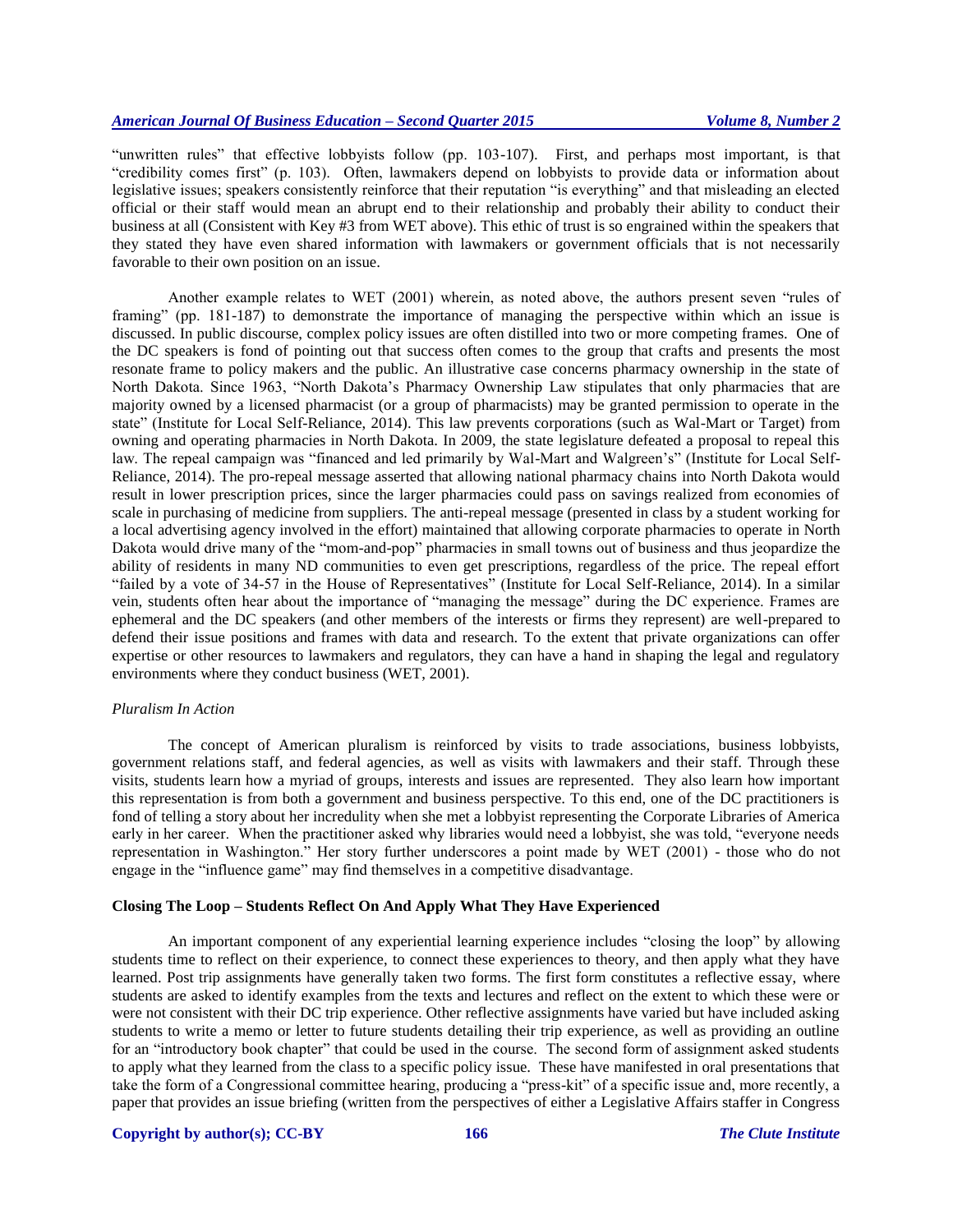or an Executive for General Motors) for the National Highway Traffic Safety Administration (NHTSA) ordered recall of Chevy Cobalt cars to replace faulty ignition switches. For a complete example (including instructions to the students), see the Appendix to Harsell and O'Neill (2010, p 33).

#### **CONCLUSION**

This paper presents details of the background material provided to students in a combined MBA/MPA course about the nature of the relationship between government and business. The authors present a theoretical introduction to this topic by providing perspectives from economics, political science, and public administration. Students evaluate the various theoretical approaches via a field experience in Washington DC. Students discover that theory maps very well into reality and leave the course with a new appreciation for the importance of business and government working together in order to make the economy prosper.

#### **AUTHOR INFORMATION**

**Patrick B. O'Neill** is Associate Dean for Administration and Professor and Clow Memorial Fellow in the Department of Economics at the University of North Dakota. He teaches courses in principles of macroeconomics, microeconomic theory, and managerial economics. He holds a BA in economics from the University of St. Thomas (St. Paul, MN) and an MA and PhD from Boston College. His research interests include the teaching of economics, the theory of the firm, and the intersection of economics and ethics. Email: [poneill@business.und.edu.](mailto:poneill@business.und.edu)

**Dana Michael Harsell** is Associate Professor and MPA Director in the Department of Political Science and Public Administration at the University of North Dakota. He teaches courses in state and local government, public administration and public management. Dr. Harsell holds a BA in political science and psychology and an MA in political science, both from the University of Montana, and a PhD in political science from Syracuse University. Dana's research interests include public management and performance, public service provision and arts and culture policy. Email: [dharsell@business.und.edu.](mailto:dharsell@business.und.edu)

#### **REFERENCES**

Berry, Jeffrey M., & Wilcox, Clyde. (2009). *The interest group society*, 5e, New York: Pearson.

- Box, Richard C. (1999). Running government like a business: Implications for public administration theory and practice. *American Review of Public Administration*, 29, 19-43.
- Fear the Boom and Bust. (2010), EconStories, Retrieved from [http://econstories.tv/fear-the-boom-and-bust/.](http://econstories.tv/fear-the-boom-and-bust/)
- Harsell, D.M. & O'Neill. (2010). Experiential learning: lessons learned from the UND Business and Government Symposium. *American Journal of Business Education*, 3:8, 27-33.
- Institute for Local Self-Reliance. (2014). Pharmacy ownership law North Dakota. Retrieved from [http://www.ilsr.org/rule/pharmacy-ownership-laws/2832-2/.](http://www.ilsr.org/rule/pharmacy-ownership-laws/2832-2/)
- Madison, James. (1787). Federalist # 10. In, Clinton Rossiter (Ed.), *The Federalist papers* (pp. 77-91). New York: Mentor.
- McMillan, John. (2002). *Reinventing the bazaar: A natural history of markets*, New York: W. W. Norton.
- US Department of Commerce. (2014). Mission statement. Retreived from: [http://www.commerce.gov/about](http://www.commerce.gov/about-department-commerce)[department-commerce.](http://www.commerce.gov/about-department-commerce)
- US General Services Administration. (2014). Mission. Retrieved from: [http://www.gsa.gov/portal/content/104774.](http://www.gsa.gov/portal/content/104774)
- Watkins, M., Edwards, M., & Thakrar, U.. (2001). *Winning the influence game: What every business leader should know about government*, New York: Wiley.
- Yergin, D., & Stanislaw, J. (2002). *The commanding heights: The battle for the world economy*, New York: Free Press.